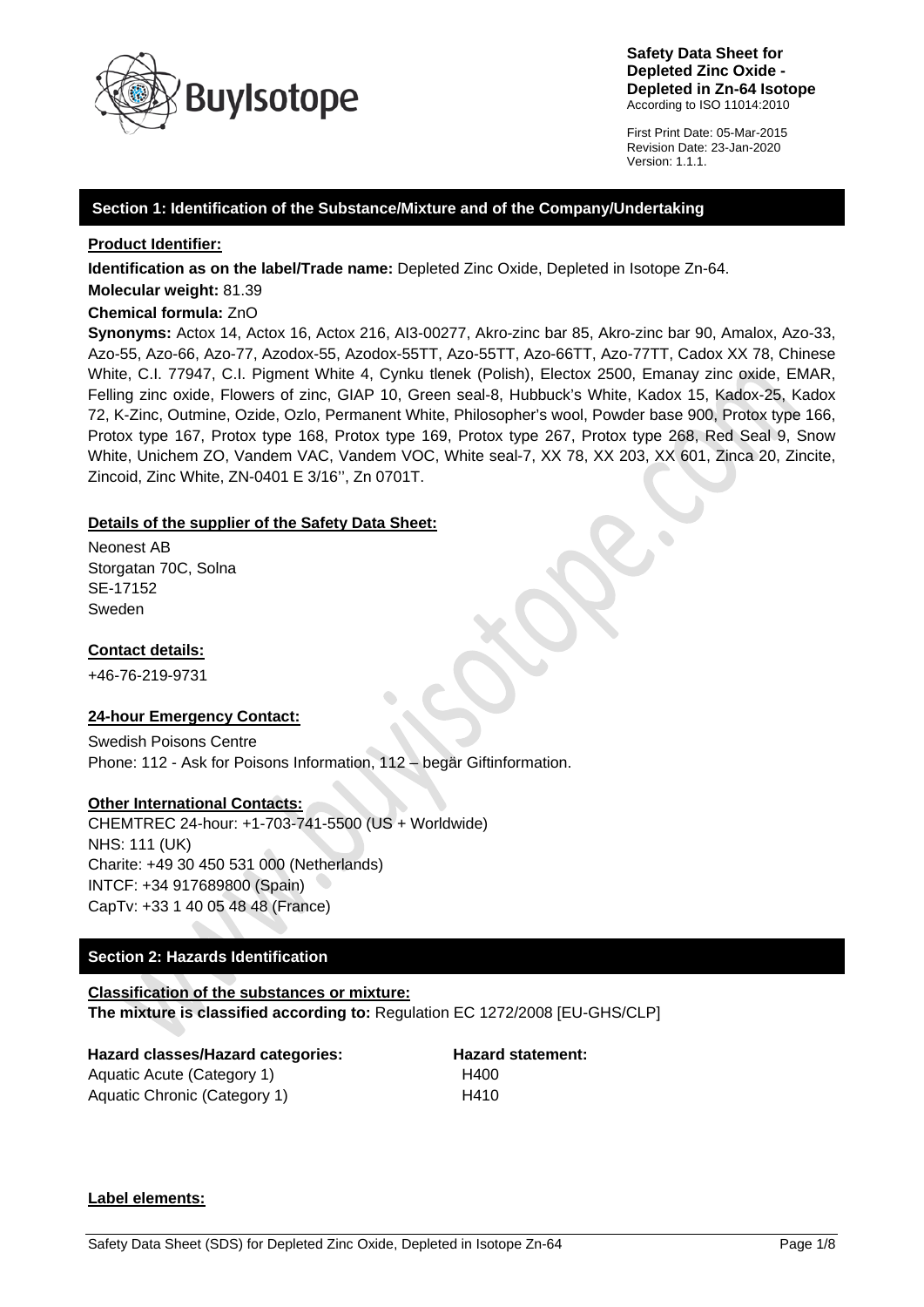

First Print Date: 05-Mar-2015 Revision Date: 23-Jan-2020 Version: 1.1.1.

 $\bullet$ 

### **Hazard pictograms:**



**Signal Words:** Warning. **Hazard Statements:** H400 Very toxic to aquatic life. H410 Very toxic to aquatic life with long lasting effects. **Precautionary Statements:** P273 Avoid release to the environment. P391 Collect spillage. P501 Dispose of contents/container in accordance with local/national regulations.

# **Section 3: Composition/Information on Ingredients**

# **Substance/Mixture:** Substance.

# **Ingredients:**

| <b>Substance name (IUPAC/EC)</b> | CAS-No.   | <b>Concentration</b> | <b>Classification</b>                                    |
|----------------------------------|-----------|----------------------|----------------------------------------------------------|
|                                  | EC-No.    | % by weight          | EC1272/2008                                              |
| Zinc oxide                       | 1314-13-2 | $>99.9\%$            | Aquatic Acute 1 H400<br><b>Aquatic Chronic 1</b><br>H410 |
|                                  | 215-222-5 |                      |                                                          |

For explanation of abbreviations see Section 16.

# **Section 4: First-Aid Measures**

# **Description of first aid measures:**

**General information:** In case of persisting adverse effects, consult a physician. Remove contaminated clothing and shoes immediately, and launder thoroughly before reusing.

**After inhalation:** Ensure supply of fresh air. Take medical treatment.

**After skin contact:** When in contact with the skin, clean with soap and water.

**After eye contact:** Separate eyelids, wash the eyes thoroughly with water (15 min.). Eye treatment by an oculist.

**After ingestion:** Rinse out mouth and give plenty of water to drink. Administer activated charcoal.

# **Most important symptoms and effects, both acute and delayed:**

**Skin contact:** May cause skin irritation.

**Skin absorption:** May be harmful if absorbed through the skin.

**Eye contact:** May cause eye irritation.

**Inhalation:** Harmful if inhaled; material may be irritating to mucous membranes and upper respiratory tract. **Ingestion:** May be harmful if swallowed.

# **Section 5: Fire-Fighting Measures**

**Extinguisher media:**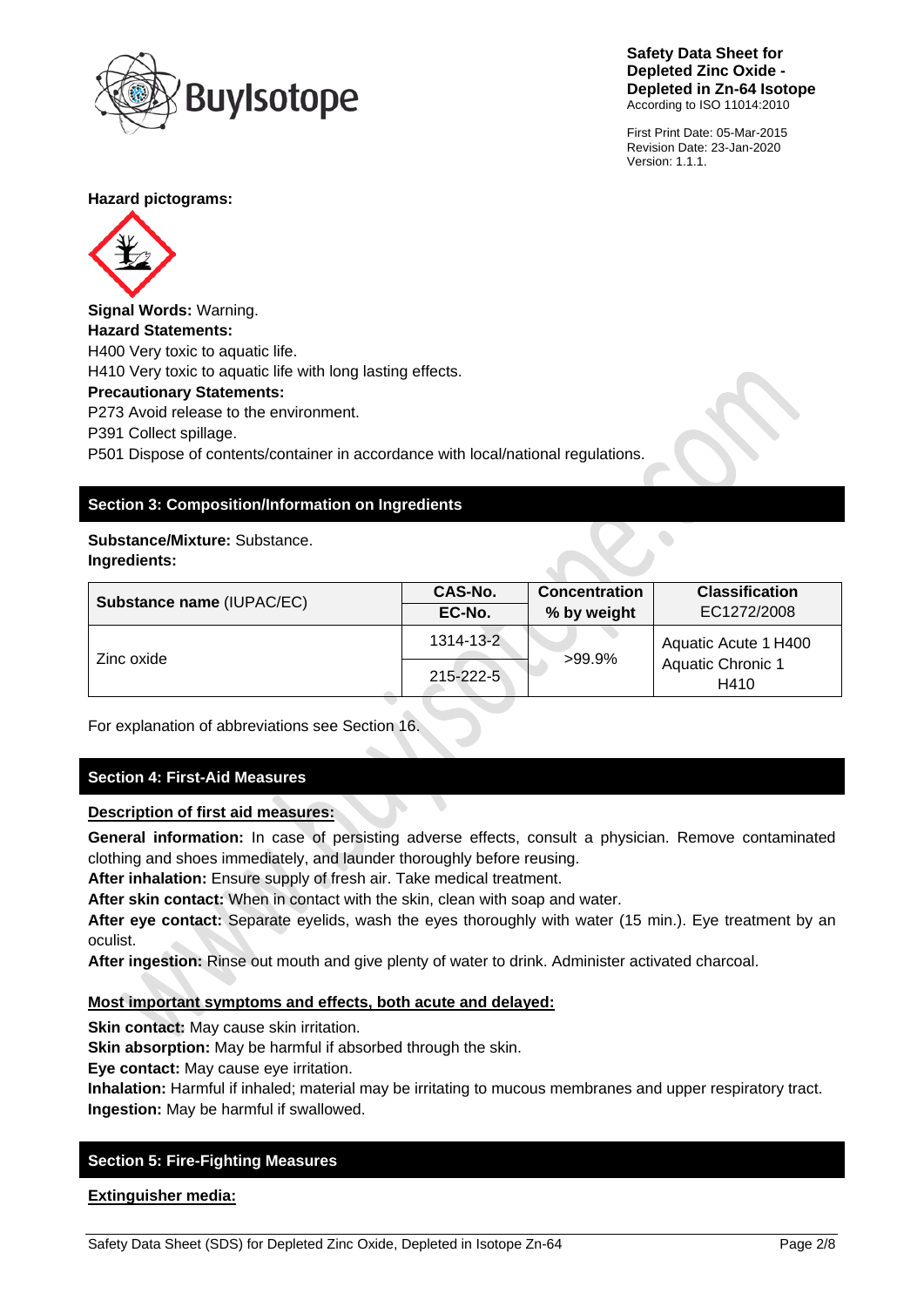

First Print Date: 05-Mar-2015 Revision Date: 23-Jan-2020 Version: 1.1.1.

**Suitable extinguishing media:** Product itself is non-combustible; adapt fire extinguishing measures to surrounding areas.

**Special exposure hazards arising from the substance, combustion products, resulting gases:** None known.

**Special protective equipment for fire-fighters:** Appropriate breathing apparatus may be required. **Other information:** Collect contaminated firefighting water separately, must not be discharged into the drains.

# **Section 6: Accidental Release Measures**

#### **Personal precautions, protective equipment and emergency procedures:**

Refer to protective measures listed in sections 7 (Handling and Storage) and 8 (Exposure Controls/Personal Protection). Avoid dust formation.

**Environmental precautions:** Do not discharge into the drains/surface waters/groundwater.

#### **Methods and materials for containment and cleaning up:**

Pick up mechanically. Avoid raising dust. Send in suitable containers for recovery or disposal.

# **Section 7: Handling and Storage**

#### **Precautions for safe handling:**

**Advice on safe handling:** Provide good ventilation of working area (local exhaust ventilation, if necessary). **Advice on protection against fire and explosion:** Keep away from sources of ignition - refrain from smoking. Take precautionary measures against static charges.

# **Conditions for safe storage, including any incompatibilities:**

**Requirements for storage rooms and vessels:** Keep in original packaging, tightly closed.

**Advice on storage assembly:** Do not store together with foodstuffs. Do not store together with animal feedstocks. Do not store together with acids or bases.

**Further information on storage conditions:** Keep container tightly closed and dry in a cool, well-ventilated place.

# **Section 8: Exposure Controls/Personal Protection**

#### **Control parameters:**

#### **Occupational exposure limits:**

List of approved workplace exposure limits (WELs) / EH40 total respirable dust: TWA 10 mg/m<sup>3</sup> List of approved workplace exposure limits (WELs) / EH40 respirable dust: TWA 4 mg/m<sup>3</sup>

#### **Exposure controls:**

**Appropriate engineering controls:** A system of local and/or general exhaust is recommended to keep employee exposures below the exposure limits.

### **Individual protection measures, such as personal protective equipment:**

**Respiratory protection:** If workplace exposure limits are exceeded, a respiration protection approved for this particular job must be worn.

#### **Respiratory filter (part):** P2.

**Hand protection:** Protective gloves (EN 374). Appropriate Material: rubber, leather, or cotton.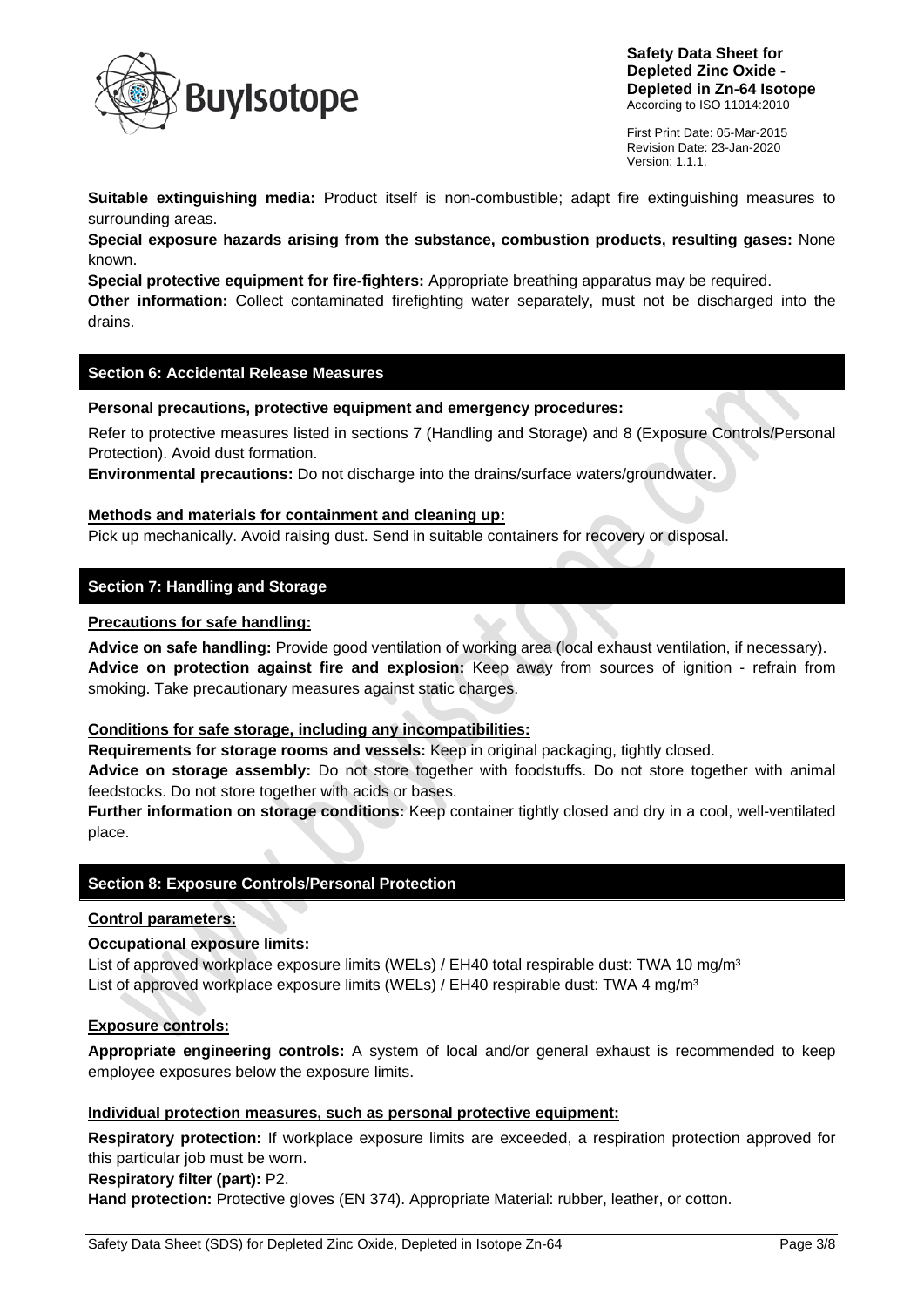

First Print Date: 05-Mar-2015 Revision Date: 23-Jan-2020 Version: 1.1.1.

**Eye protection:** Safety glasses (EN 166). **Skin protection:** Clothing as usual in the chemical industry.

# **Section 9: Physical and Chemical Properties**

**Information on basic physical and chemical properties**

**Appearance (form):** Solid (powder). **Colour:** Yellow - white. **Odour:** Odourless. **Odour threshold:** No data available. **pH (concentration):** No data available. **Melting point/range (°C):** 1,974 °C (3,585 °F; 2,247 K) **Boiling point/range (°C):** No data available. **Flash point (°C):** No data available. **Evaporation rate:** No data available. **Flammability (solid, gas):** No data available. **Ignition temperature (°C):** No data available. **Upper/lower flammability/explosive limits:** No data available. **Vapour pressure (20 °C):** No data available. **Vapour density:** No data available. **Relative density (25 °C):** 5.68 **Water solubility (g/L) at 17.8 °C:** 0.0004 % National Institute of Occupational Safety and Health (NIOSH), webilink: <https://www.cdc.gov/niosh/npg/> **n-Octanol/Water partition coefficient**: No data available. **Auto-ignition temperature:** No data available. **Decomposition temperature:** No data available. **Viscosity, dynamic (mPa s):** No data available. **Explosive properties:** The substance or mixture is not classified as explosive. **Oxidising properties:** The substance or mixture is not classified as oxidizing.

# **Section 10: Stability and Reactivity**

**Reactivity and stability:** Stable under ordinary conditions of use and storage. **Conditions to avoid:** None known. **Materials to avoid:** Acids, bases. **Hazardous decomposition products:** ZnO-fume can be generated during thermal processing.

# **Section 11: Toxicological Information**

# **Information on toxicological effects:**

Not classified based on available information.

# **Classification according to GHS (1272/2008/EG, CLP)**

#### **Skin corrosion/irritation:**

Not classified based on available information.

**Serious eye damage/eye irritation:**

Not classified based on available information.

**Respiratory or skin sensitisation:**

Not classified based on available information.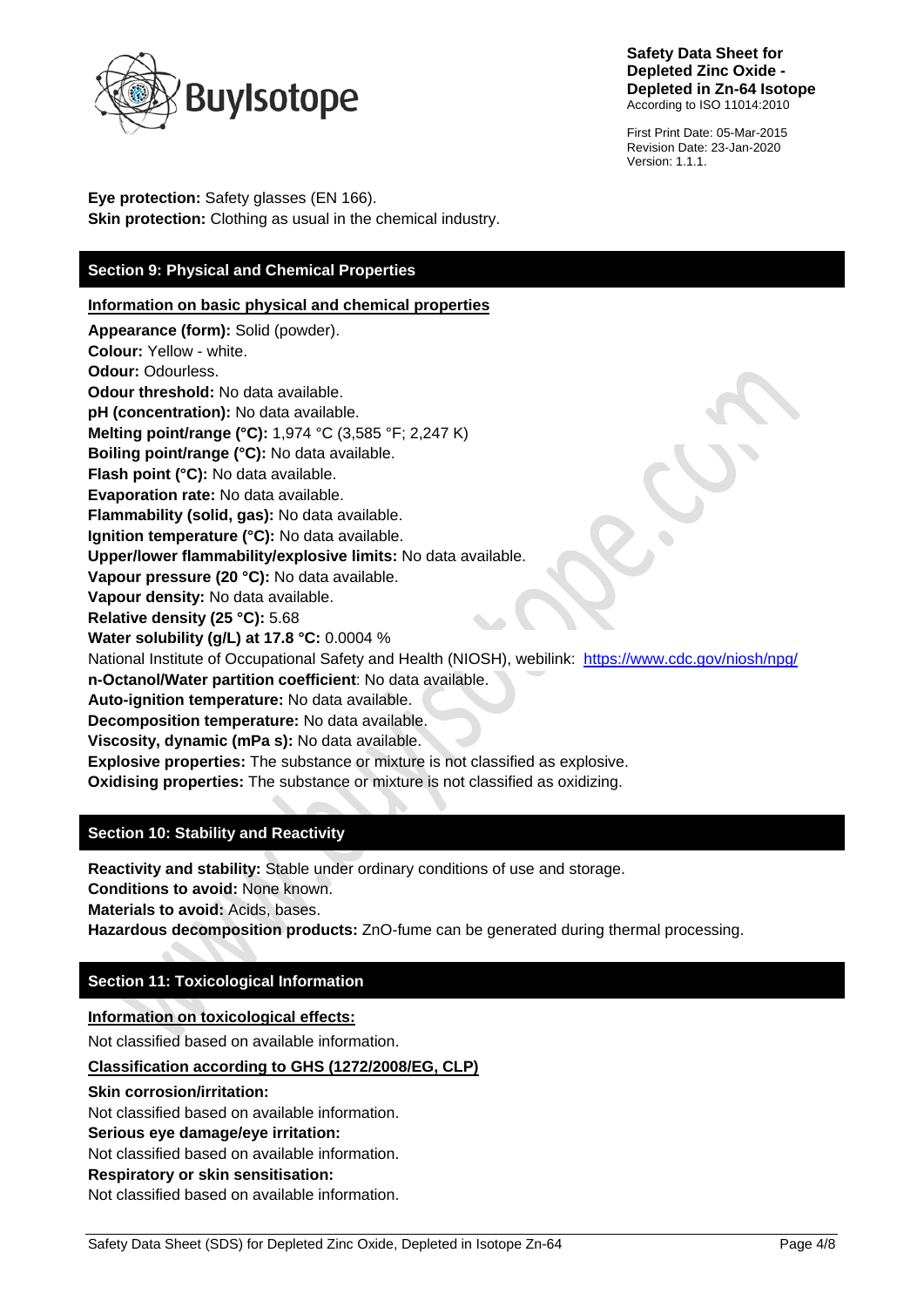

First Print Date: 05-Mar-2015 Revision Date: 23-Jan-2020 Version: 1.1.1.

**Germ cell mutagenicity:** Not classified based on available information. **Carcinogenicity:** Not classified based on available information. **Reproductive toxicity:** Not classified based on available information. **Specific target organ toxicity – single exposure (STOT):** Not classified based on available information. **Specific target organ toxicity (STOT) – repeated exposure:** Not classified based on available information. **Aspiration toxicity:** Not classified based on available information.

# **Section 12: Ecological Information**

**Toxicity:** Very toxic to aquatic life with long lasting effects.

Toxicity to Fish: LC50 - *Oncorhynchus mykiss* (rainbow trout) - 1.1 mg/l - 96.0 h

Toxicity to Daphnia and Other Aquatic Invertebrates: EC50 - *Daphnia magna* (Water flea) - 0.098 mg/l - 48 h **Persistence and degradability:** No data available.

**Bioaccumulative potential:** No data available.

**Mobility in soil:** No data available.

**Results of PBT& vPvB assessment:** No data available.

**Other adverse effects:** An environmental hazard cannot be excluded in the event of unprofessional handling or disposal.

# **Section 13: Disposal Considerations**

**Product:** Allocation of a waste code number, according to the European Waste Catalogue, should be carried out in agreement with the regional waste disposal company.

**Contaminated Packaging:** Contaminated packaging should be emptied as far as possible and after appropriate cleansing may be taken for reuse. Packaging that cannot be cleaned should be disposed of in agreement with the regional waste disposal company.

# **Section 14: Transport Information**

**UN number:** 3077 **UN proper shipping name:** ENVIRONMENTALLY HAZARDHOUS SUBSTANCE, SOLID, N.O.S. **Transport hazard class:** Class 9 **Transport hazard labels:**



**Packing group:** III **Marine pollutant:** Yes.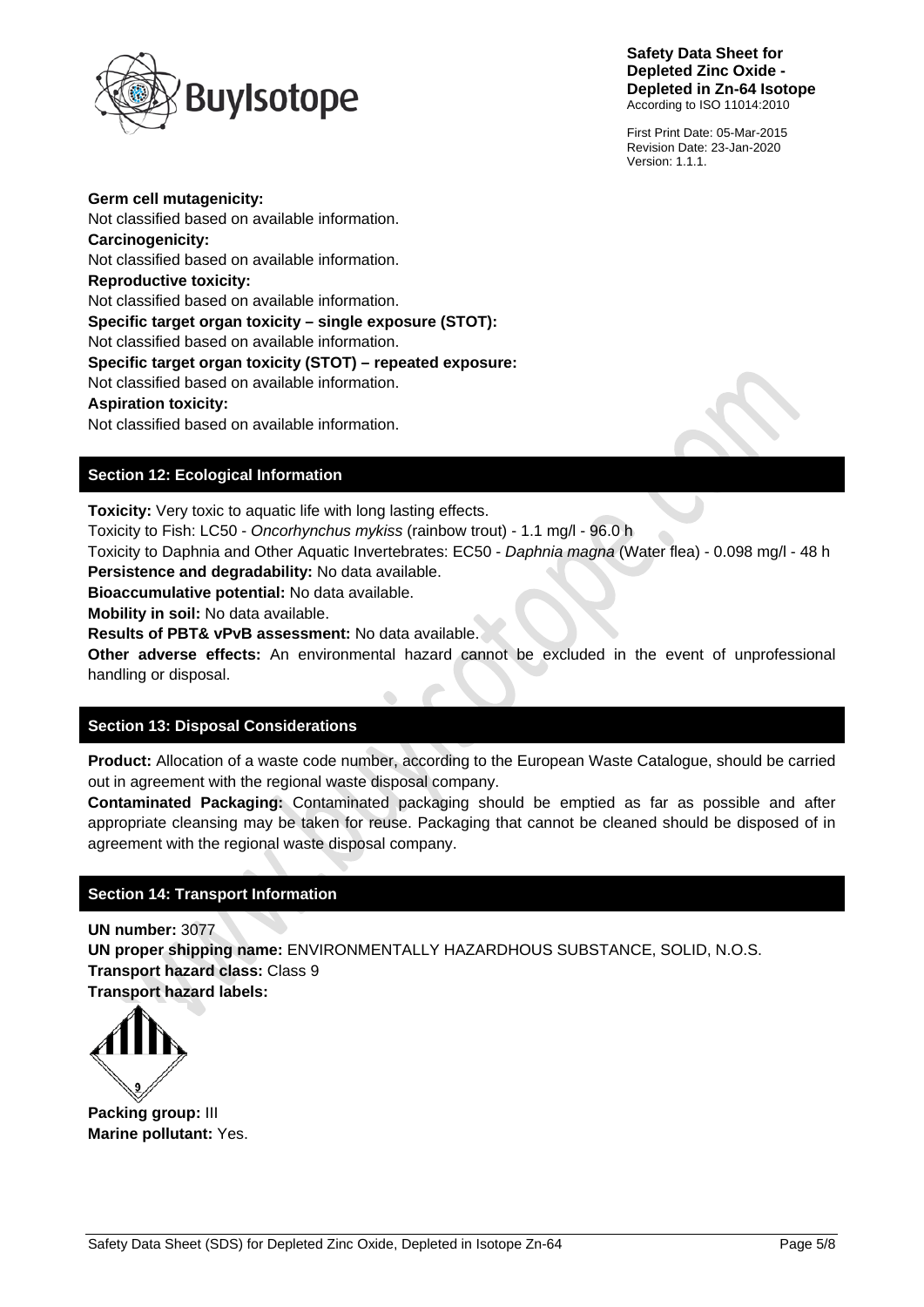

First Print Date: 05-Mar-2015 Revision Date: 23-Jan-2020 Version: 1.1.1.

# **Section 15: Regulatory Information**

#### **EU regulations:**

**Regulation (EC) No. 1005/2009 on substances that deplete the ozone layer, Annex I and II, as amended**

#### Not listed.

**Regulation (EC) No. 850/2004 on persistent organic pollutants, Annex I**

#### Not listed.

**Regulation (EU) No. 649/2012 concerning the export and import of dangerous chemicals, Annex I, Part 1 as amended**

#### Not listed.

**Regulation (EU) No. 649/2012 concerning the export and import of dangerous chemicals, Annex I, Part 2 as amended**

#### Not listed.

**Regulation (EU) No. 649/2012 concerning the export and import of dangerous chemicals, Annex I, Part 3 as amended**

# Not listed.

**Regulation (EU) No. 649/2012 concerning the export and import of dangerous chemicals, Annex V as amended**

#### Not listed.

**Regulation (EC) No. 166/2006 Annex II Pollutant Release and Transfer Registry**

Not listed.

**Regulation (EC) No. 1907/2006, REACH Article 59(10) Candidate List as currently published by ECHA** Not listed.

# **Authorisations:**

**Regulation (EC) No. 1907/2006, REACH Annex XIV Substances subject to authorization, as amended** Not listed.

# **Restrictions on use:**

**Regulation (EC) No. 1907/2006 Annex XVII Substances subject to restriction on marketing and use** Not regulated.

**Regulation (EC) No. 1907/2006, REACH Annex XVII Substances subject to restriction on marketing and use as amended**

Not listed.

**Directive 2004/37/EC on the protection of workers from the risks related to exposure to carcinogens and mutagens at work**

Not regulated.

**Directive 92/85/EEC: on the safety and health of pregnant workers and workers who have recently given birth or are breastfeeding.**

Not regulated.

# **Other EU regulations:**

**Directive 2012/18/EU on major accident hazards involving dangerous substances** Not listed.

**Directive 98/24/EC on the protection of the health and safety of workers from the risks related to chemical agents at work.**

Always applicable.

**Directive 94/33/EC on the protection of young people at work**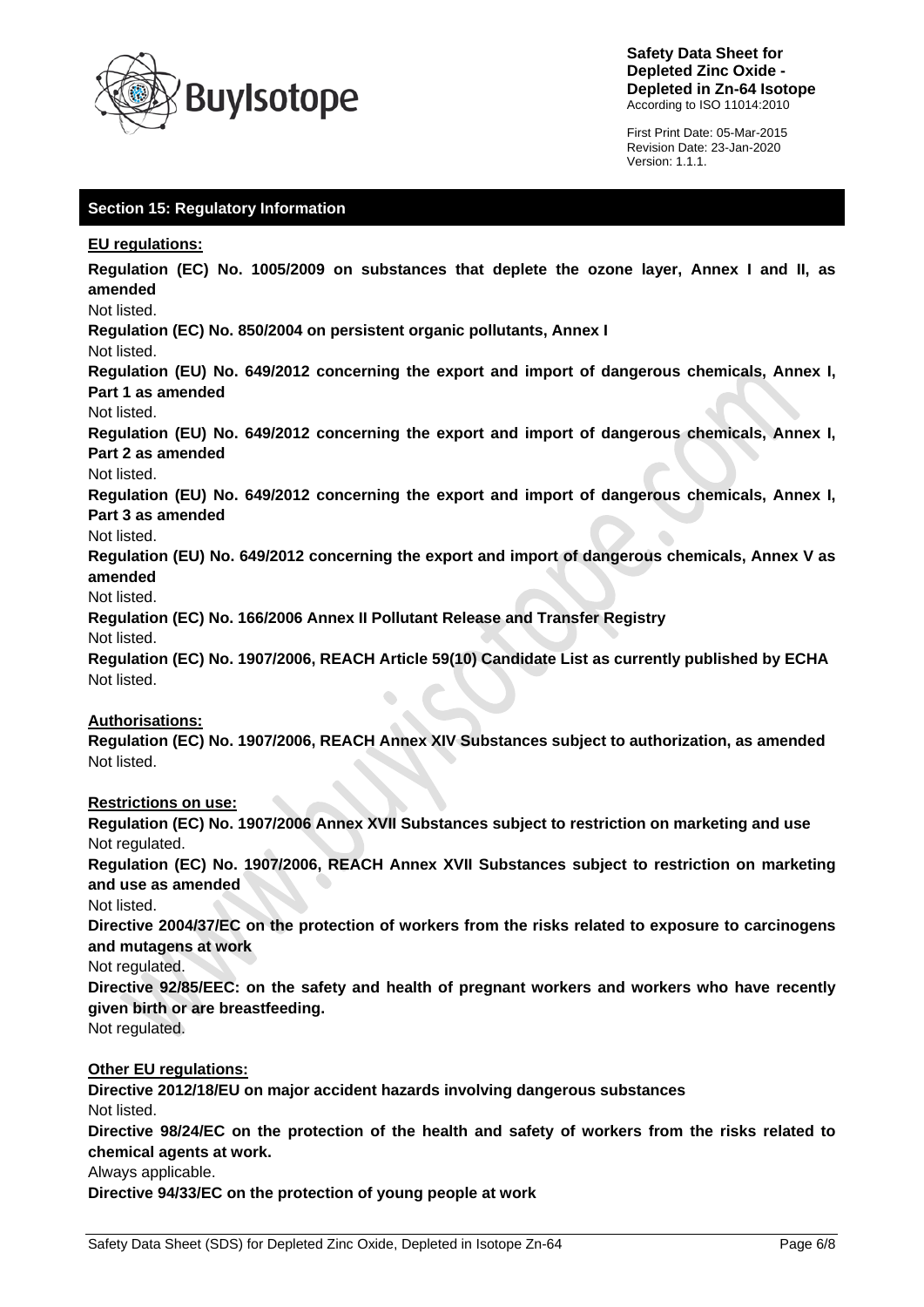

First Print Date: 05-Mar-2015 Revision Date: 23-Jan-2020 Version: 1.1.1.

Not listed.

### **Additional Information:**

**SARA 302 Components:** No chemicals in this material are subject to the reporting requirements of SARA Title III, Section 302.

**SARA 313 Components:** The following components are subject to reporting levels established by SARA Title III, Section 313: Zinc oxide / CAS No. 1314-13-2 / Revision Date 2007-03-01.

**SARA 311/312 Hazards:** No SARA 311/312 Hazards.

**Massachusetts Right to Know Components:** Zinc oxide / CAS No. 1314-13-2 / Revision Date 2007-03-01 **Pennsylvania Right to Know Components:** Zinc oxide / CAS No. 1314-13-2 / Revision Date 2007-03-01 **New Jersey Right to Know Components:** Zinc oxide / CAS No. 1314-13-2 / Revision Date 2007-03-01 **California Prop. 65 Components:** This product does not contain any chemicals known to the State of California to cause cancer, birth defects, or any other reproductive harm.

**Chemical safety assessment:** No Chemical Safety Assessment has been carried out.

# **Section 16: Other Information**

#### **List of abbreviations:**

ACGIH American Conference of Governmental Industrial Hygienists

ADR European Agreement Concerning the International Carriage of Dangerous Goods by Road

ALARA As Low As Is Reasonably Achievable

AMU Atomic Mass Unit

ANSI American National Standards Institute

BLS Basic Life Support

CAM Continuous Air Monitor

CAS Chemical Abstracts Service (division of the American Chemical Society)

CEN European Committee for Standardization

CERCLA Comprehensive Environmental Response Compensation and Liability Act

CLP Classification, Labelling and Packaging (European Union)

CPR Controlled Products Regulations (Canada)

CWA Clean Water Act (USA)

DAC Derived Air Concentration (USA)

DOE United States Department of Energy (USA)

DOT United States Department of Transportation (USA)

DSL Domestic Substances List (Canada)

EC50 Half Maximal Effective Concentration

EINECS European Inventory of Existing Commercial Chemical Substances

EHS Environmentally Hazardous Substance

ELINCS European List of Notified Chemical Substances

EMS Emergency Response Procedures for Ships Carrying Dangerous Goods

EPA Environmental Protection Agency (USA)

EPCRA Emergency Planning and Community Right-To-Know Act (EPCRA) of 1986

GHS Globally Harmonized System

HMIS Hazardous Materials Identification System (USA)

IARC International Agency for Research on Cancer

IATA International Air Transport Association

IBC Intermediate Bulk Containers

ICAO International Civil Aviation Organization

IDLH Immediately Dangerous to Life or Health

IMDG International Maritime Code for Dangerous Goods